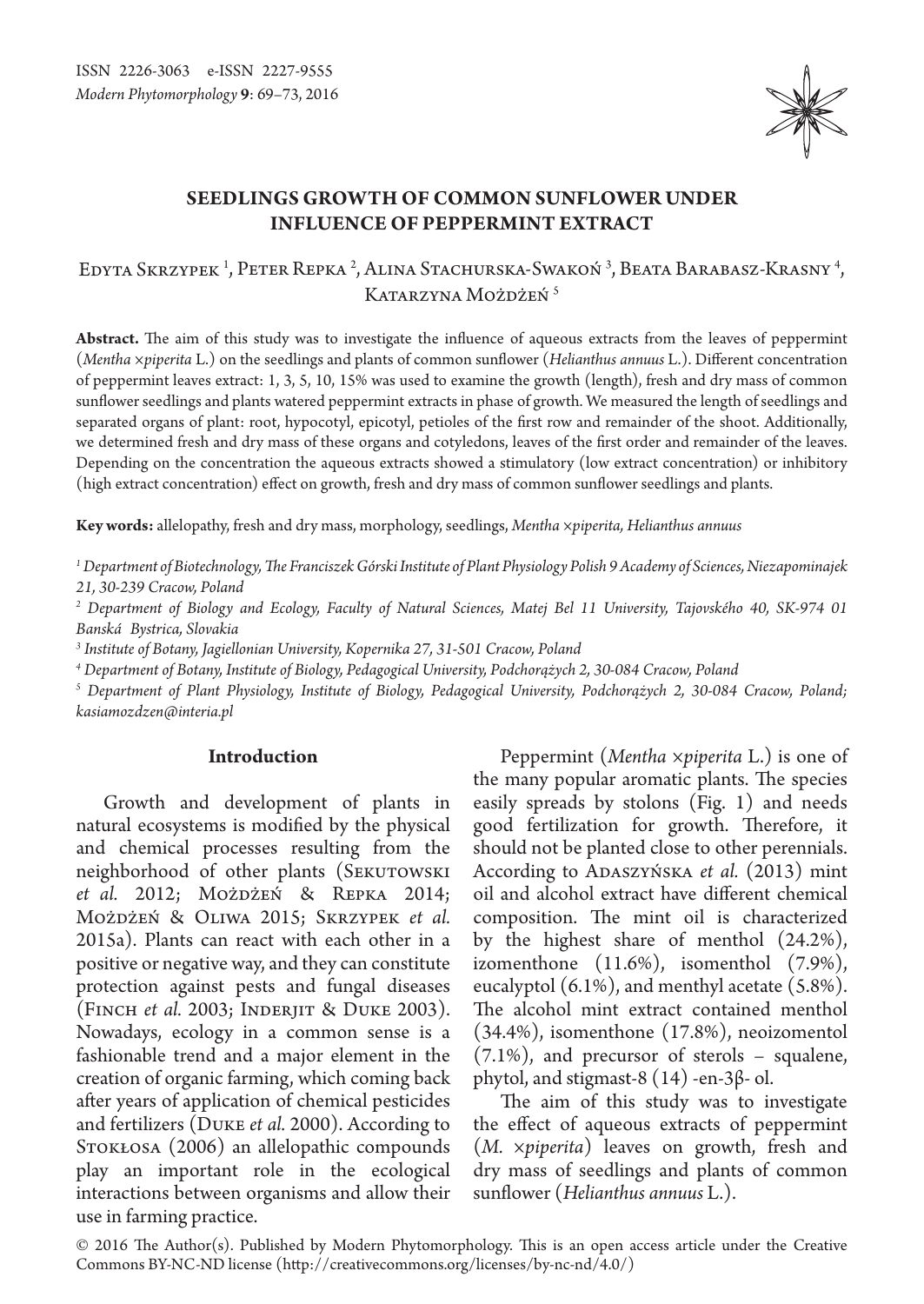

**Fig. 1.** *Mentha ×piperita* – shoot and inflorescence, single flower and underground stolons.

### **Material and methods**

**Material.** We used the dry peppermint leaves (*Menthae piperitae folium*) from company of Flos (Morsko, Poland) and seeds of common sunflower (*H. annuus*) from company of PlantiCo (Zielonki, Poland). Aqueous extracts from the peppermint leaves in concentrations of 1, 3, 5, 10, and 15% were prepared according to method described by Skrzypek *et al.* (2015b).

**Plant growth conditions.** Sunflower seeds (n = 25) were placed on Petri dishes watered with aqueous extracts from the peppermint leaves of appropriate concentrations as follow: 1, 2, 3, 5, 10, and 15% and distilled water as control. After 3 days the sunflower seedlings were harvested for measurements. Besides, the seeds germinated on the distilled water were planted in sand and watered extracts from peppermint leaves by 30 days in greenhouse.

**Biometric analysis.** The caliper was used to measure the length of sunflower seedlings (after 72 h) and separately organs of plant (after 30 days): root, hypocotyl, epicotyl, petioles of first row and the remainder of the shoots.

**Fresh and dry mass**. For the determination of the fresh mass of seedlings, root, hypocotyl, epicotyl, petioles of first row, first leaves, remainder leaves and remainder of shoot for plants were weighted. To obtain a dry mass of the plant material was frozen at -80 °C and freeze-dried using a lyophilizer, and then weighted.

**Statistical analysis.** Statistical analysis was made using Statistica for Windows 10 (ANOVA/MANOVA) by *Tukey*'s test for n = 5, at  $p \leq 0.05$ .

## **Results and discussion**

Many studies pointed out at the potential allelopathic plants in the form of extracts, decoctions (FINCH *et al.* 2003; GNIAZDOWSKA & Bogatek 2005; Khan *et al.* 2005; Różyło & Pałys 2011; Skrzypek *et al.* 2015b). Aqueous extracts of *Chelidonium majus* L. with the concentrations of (2%) reduced the length and mass of wheat seedlings (Wrzesińska & Swarcewicz 2006). In our study the length of 72 h *H. annuus* seedlings, germinated on the distilled water (control test), were similar to the length of the germinated seedlings on the peppermint leaves extracts 1% and 3%. The length of sunflower seedlings decreased by half, with increasing concentration of peppermint extract (Tab. 1).

Fresh mass of seedlings decreased with increasing concentrations of aqueous extracts of peppermint compared to the control. Significant differences in the values of this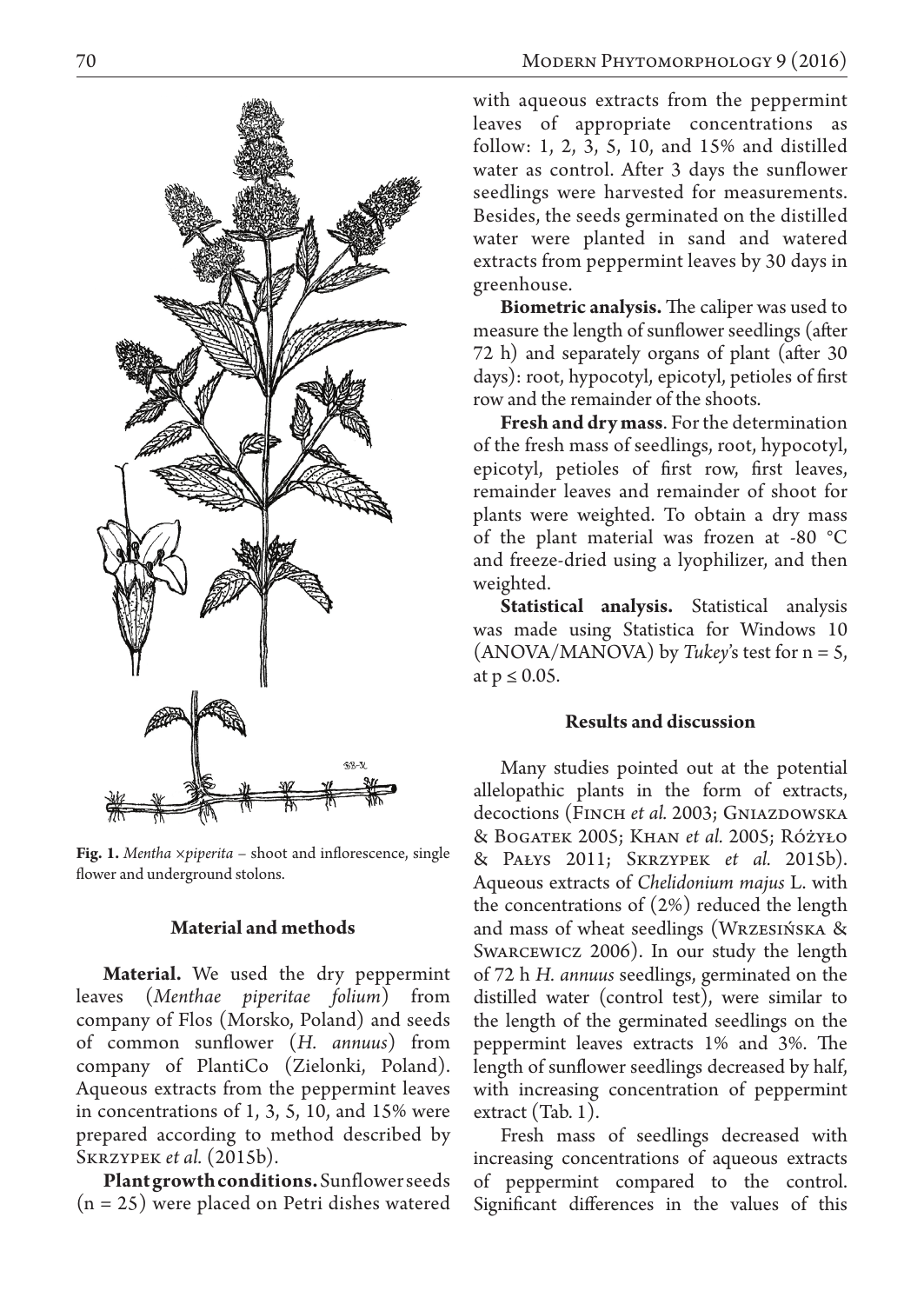| . .                                          |                                                                             |                   |                       |                     |                   |                   |  |
|----------------------------------------------|-----------------------------------------------------------------------------|-------------------|-----------------------|---------------------|-------------------|-------------------|--|
| Parameter                                    | Concentration of aqueous extracts of <i>M.</i> $\times$ <i>piperita</i> (%) |                   |                       |                     |                   |                   |  |
|                                              | Control                                                                     |                   |                       |                     |                   |                   |  |
| Length of seedlings $(cm)$ 2.27 <sup>a</sup> |                                                                             | $2.14^{\circ}$    | $2.00^{ab}$           | $1.66^{\rm b}$      | 1.09 <sup>c</sup> | 0.70 <sup>c</sup> |  |
| Fresh mass $(g)$                             | $3.64^{ab}$                                                                 | 4.18 <sup>a</sup> | $3.58$ <sup>abc</sup> | 3.53 <sup>abc</sup> | $3.06b^c$         | $2.82^{\circ}$    |  |
| Dry mass $(g)$                               | 1.08 <sup>a</sup>                                                           | 1.12 <sup>a</sup> | 1.04 <sup>a</sup>     | 1.13 <sup>a</sup>   | $1.05^{\circ}$    | $1.15^{\circ}$    |  |

**Tab. 1.** Length, fresh and dry mass of *Helianthus annuus* seedlings under influence of aqueous extracts from leaves of *Mentha ×piperita* at various concentrations; the mean ± SE of 5 replicates; the values indicated by different letters (in row) are significantly different at  $p \leq 0.05$  (*Tukey*'s test).

parameter were demonstrated at concentration of 15%. Interestingly, there were no significant differences in the dry mass of sunflower seedlings grown in the control and watered with rising extracts of peppermint leaves (Tab. 1).

Length of plant organs differed depending on the peppermint extract concentration and type of organ. In the case of root, the longest root after 30 days had the plants watered with 1% (longer then control) and the shortest: watered with 10% extract. Remainder of the shoot was the longest at the control plants and the shortest with the 10% extract. 10% extracts was the most inhibiting also for length of hypocotyl and epicotyl (Tab. 2).

Fresh and dry mass of sunflower plants differed depending on the peppermint extract concentration. The smallest fresh and dry mass were found at the concentrations of 5% and 10%. Slightly larger fresh mass values had cotyledones, petioles of the first row and first leaves in most of the extracts concentrations, relative to the organs of the control plants (Tabs 3 & 4).

SEKUTOWSKI *et al.* (2012) showed the strongest inhibitory effect on the dry mass and plant height of corn chamomile (*Anthemis arvensis* L.) and common poppy (*Papaver rhoeas* L.) after applying 10% extract from coffee grounds. The other two concentrations 2.5% and 5% extracts were characterized by significantly lower efficiency. SKRZYPEK *et al.* (2015a, 2015b) showed the negative effect of aqueous extracts of peppermint on germination and photosynthetic activity of common sunflower. It was stated in some studies that allelopathic compounds in low concentrations have a positive effect on the seedlings and plants growth, and high concentrations of these substances act negatively ( Jankowska *et al.*  2009; Komorowska *et al.* 2012).

### **References**

- **Adaszyńska M., Swarcewicz M., Markowska-**SZCZUPAK A., JADCZAK D. 2013. Skład chemiczny i właściwości przeciwdrobnoustrojowe olejku eterycznego i ekstraktu z mięty pieprzowej odmiany 'Asia'. *Żywność. Nauka. Technologia. Jakość* **2 (87)**: 116–125. (In Polish)
- **Duke S.O., Dayan F.E., Romagni J.G., Rimando A.M. 2000.** Natural products as sources of herbicides: current status and future trends. *Weed Res.* **40**: 99–111.
- **Finch S., Billiald H., Collier R.H. 2003.**  Companion planting – do aromatic plants disrupt host-plant finding by the cabbage root fly and the onion fly more effectively than non-aromatic plants. *Entomol. Exp. Appl.* **109**: 183–195.
- **Gniazdowska A., Bogatek R. 2005.** Allelopathic interactions between plants. Multisite action of allelochemicals. *Acta Physiol. Plant.* **27**: 395–407.
- **Inderjit, Duke S.O. 2003.** Ecophysiological aspects of allelopathy. *Planta* **217**: 529–539.
- **Jankowska J., Ciepiela G.A., Sosnowski J., Kolczarek R., Jankowski K. 2009.** The allelopathic effect of *Taraxacum officinale* F.G. Wigg on the seeds germination and initial growth of *Lolium westerwoldicum* R.Br. *Acta Agrobot.* **62 (2)**: 207–212.
- **Khan M.A., Marwat K.B., Hassan G., Hussain Z. 2005.** Bioherbicidal effects of tree extracts on seed germination and growth of crops and weeds. *Pakistan J. Weed Sci. Res.* **11 (3-4)**: 89–94.
- **Komorowska A., Wrzesińska E., Bochyński P. 2012.** Allelopathic potential of water extracts from weeds towards plovers of the winter wheat and the rye. *Folia Pomeranae Univ. Technol. Stetin. Agric., Aliment., Pisc., Zootech.* **296 (23)**: 43–52.
- **Możdżeń K., Oliwa J. 2015.** The morphological changes of *Phaseolus vulgaris* L. exposed to the aqueous extracts of the leaves of *Juglans regia* L. *Mod. Phytomorphol.* 7: 81–86.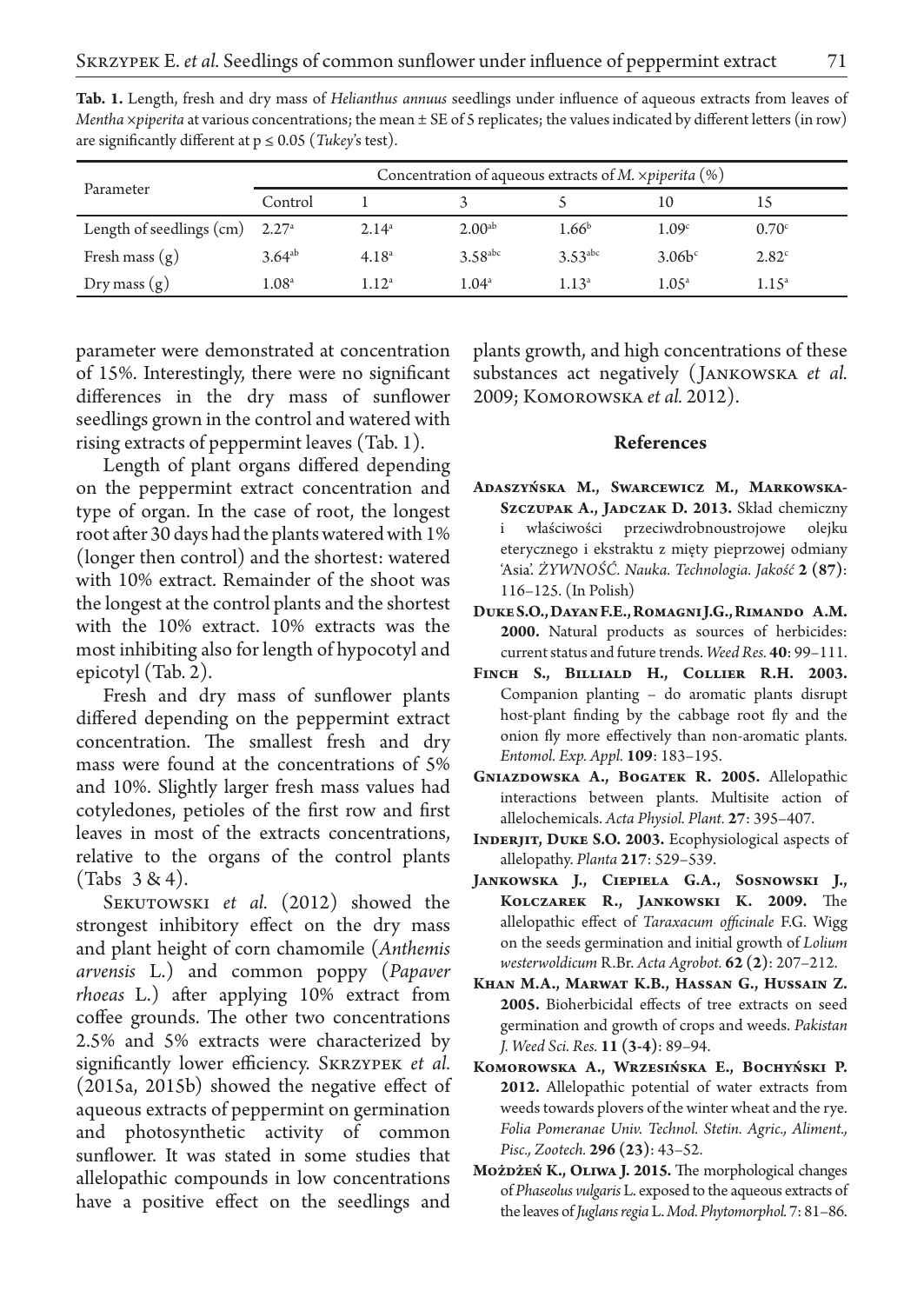Organ Concentration of aqueous extracts of *M. ×piperita* (%) Control 1 3 5 10 15 Length (cm) Root 15.33<sup>b</sup> 22.95<sup>a</sup> 14.24<sup>b</sup> 10.50<sup>c</sup> 10.18<sup>c</sup> 12.45<sup>b</sup> Hypocotyl 9.10ab 8.90ab 10.53a 6.03bc 5.53bc 7.14bc Epicotyl 13.73<sup>ab</sup> 13.53<sup>ab</sup> 13.85<sup>a</sup> 13.53<sup>ab</sup> 8.40<sup>c</sup> 11.88<sup>b</sup> Petioles of the first row  $1.74^{\text{bc}}$   $2.00^{\text{ab}}$   $2.01^{\text{a}}$   $1.67^{\text{cd}}$   $1.72^{\text{bc}}$   $1.41^{\text{de}}$ Remainder of the shoot  $7.80^\circ$  4.58<sup>b</sup> 2.17<sup>cd</sup> 4.08<sup>bc</sup> 1.53<sup>e</sup> 2.55<sup>cd</sup>

**Tab. 2.** Length of organs of *Helianthus annuus* plants watered with aqueous extracts of *Mentha ×piperita* leaves in phase of growth. The mean  $\pm$  SE of 5 replicates; values marked with different letters (in row) differ significantly at  $p \le 0.05$ (*Tukey*'s test).

**Tab. 3.** Fresh mass of organs *Helianthus annuus* plants watered with aqueous extracts from *Mentha ×piperita* leaves in phase of growth. The mean ± SE of 5 replicates; the values indicated by different letters (in row) are significantly different at p ≤ 0.05 (*Tukey*'s test).

|                           | Concentration of aqueous extracts of M. $\times$ <i>piperita</i> (%) |                   |                    |                    |                   |                    |  |
|---------------------------|----------------------------------------------------------------------|-------------------|--------------------|--------------------|-------------------|--------------------|--|
| Organ                     | Control                                                              | 1                 | 3                  | 5                  | 10                | 15                 |  |
|                           |                                                                      | Fresh mass $(g)$  |                    |                    |                   |                    |  |
| Root                      | 15.19 <sup>a</sup>                                                   | $14.75^{\circ}$   | 14.06 <sup>b</sup> | 8.09 <sup>d</sup>  | 7.09 <sup>e</sup> | 10.66 <sup>c</sup> |  |
| Hypocotyl                 | 5.02 <sup>b</sup>                                                    | 5.36 <sup>a</sup> | 4.19 <sup>c</sup>  | 2.41 <sup>d</sup>  | $1.61^e$          | $2.33^{d}$         |  |
| Epicotyl                  | 5.07 <sup>c</sup>                                                    | 6.01 <sup>a</sup> | $5.13^{bc}$        | $3.43^{\text{de}}$ | 1.86 <sup>f</sup> | 3.25 <sup>e</sup>  |  |
| Cotyledons                | 0.36 <sup>d</sup>                                                    | 0.92 <sup>c</sup> | 1.50 <sup>b</sup>  | $1.51^{\rm b}$     | 1.50 <sup>b</sup> | $1.64^{\circ}$     |  |
| Petioles of the first row | 0.23 <sup>c</sup>                                                    | 0.30 <sup>b</sup> | $0.36^{\circ}$     | $0.26^{bc}$        | 0.19 <sup>d</sup> | $0.25^{bc}$        |  |
| Leaves of the first order | 1.87 <sup>d</sup>                                                    | 2.49 <sup>a</sup> | $2.43^{b}$         | 1.62 <sup>e</sup>  | 1.35 <sup>f</sup> | 2.02 <sup>c</sup>  |  |
| Remainder of the shoot    | $2.42^{\circ}$                                                       | $1.25^{b}$        | 1.17 <sup>b</sup>  | 1.04 <sup>c</sup>  | $0.38^{\circ}$    | 0.77 <sup>d</sup>  |  |
| Remainder of the leaves   | 3.33 <sup>a</sup>                                                    | $2.63^b$          | 2.70 <sup>b</sup>  | 1.85 <sup>c</sup>  | 1.06 <sup>e</sup> | 1.65 <sup>d</sup>  |  |

**Tab. 4.** Dry mass of organs *Helianthus annuus* plants watered with aqueous extracts from *Mentha ×piperita* leaves in phase of growth. The mean ± SE of 5 replicates; the values indicated by different letters (in row) are significantly different at p ≤ 0.05 (*Tukey*'s test).

|                           | Concentration of aqueous extracts of M. $\times$ piperita (%) |                     |                   |                    |                   |                   |  |
|---------------------------|---------------------------------------------------------------|---------------------|-------------------|--------------------|-------------------|-------------------|--|
| Organ                     | Control                                                       | -1                  | 3                 | 5                  | 10                | 15                |  |
|                           |                                                               | $Dry$ mass $(g)$    |                   |                    |                   |                   |  |
| Root                      | 1.87 <sup>c</sup>                                             | $2.95^{\circ}$      | 2.59 <sup>b</sup> | 1.09 <sup>e</sup>  | $0.75^{\rm f}$    | 1.51 <sup>d</sup> |  |
| Hypocotyl                 | $0.45^{\rm b}$                                                | $0.46^{ab}$         | 0.35 <sup>c</sup> | 0.16 <sup>e</sup>  | 0.12 <sup>f</sup> | 0.20 <sup>d</sup> |  |
| Epicotyl                  | 0.41 <sup>b</sup>                                             | $0.46^{\circ}$      | 0.37 <sup>c</sup> | 0.20 <sup>d</sup>  | $0.11^{\circ}$    | 0.23 <sup>d</sup> |  |
| Cotyledons                | 0.21 <sup>a</sup>                                             | $0.05^{\circ}$      | 0.11 <sup>a</sup> | 0.08 <sup>a</sup>  | 0.08 <sup>a</sup> | 0.11 <sup>a</sup> |  |
| Petioles of the first row | 0.20 <sup>b</sup>                                             | 0.02 <sup>c</sup>   | $0.3^{\rm a}$     | 0.02 <sup>c</sup>  | 0.02 <sup>c</sup> | 0.02 <sup>c</sup> |  |
| Leaves of the first order | 0.21 <sup>b</sup>                                             | $0.24$ <sup>a</sup> | $0.23^{a}$        | 0.14 <sup>c</sup>  | 0.12 <sup>c</sup> | 0.20 <sup>b</sup> |  |
| Remainder of the shoot    | 0.18 <sup>a</sup>                                             | 0.11 <sup>b</sup>   | 0.09 <sup>c</sup> | 0.08 <sup>e</sup>  | 0.03 <sup>f</sup> | 0.07 <sup>d</sup> |  |
| Remainder of the leaves   | $0.43^{\circ}$                                                | 0.34 <sup>b</sup>   | $0.33^{b}$        | 0.19 <sup>cd</sup> | 0.12 <sup>d</sup> | 0.20 <sup>c</sup> |  |